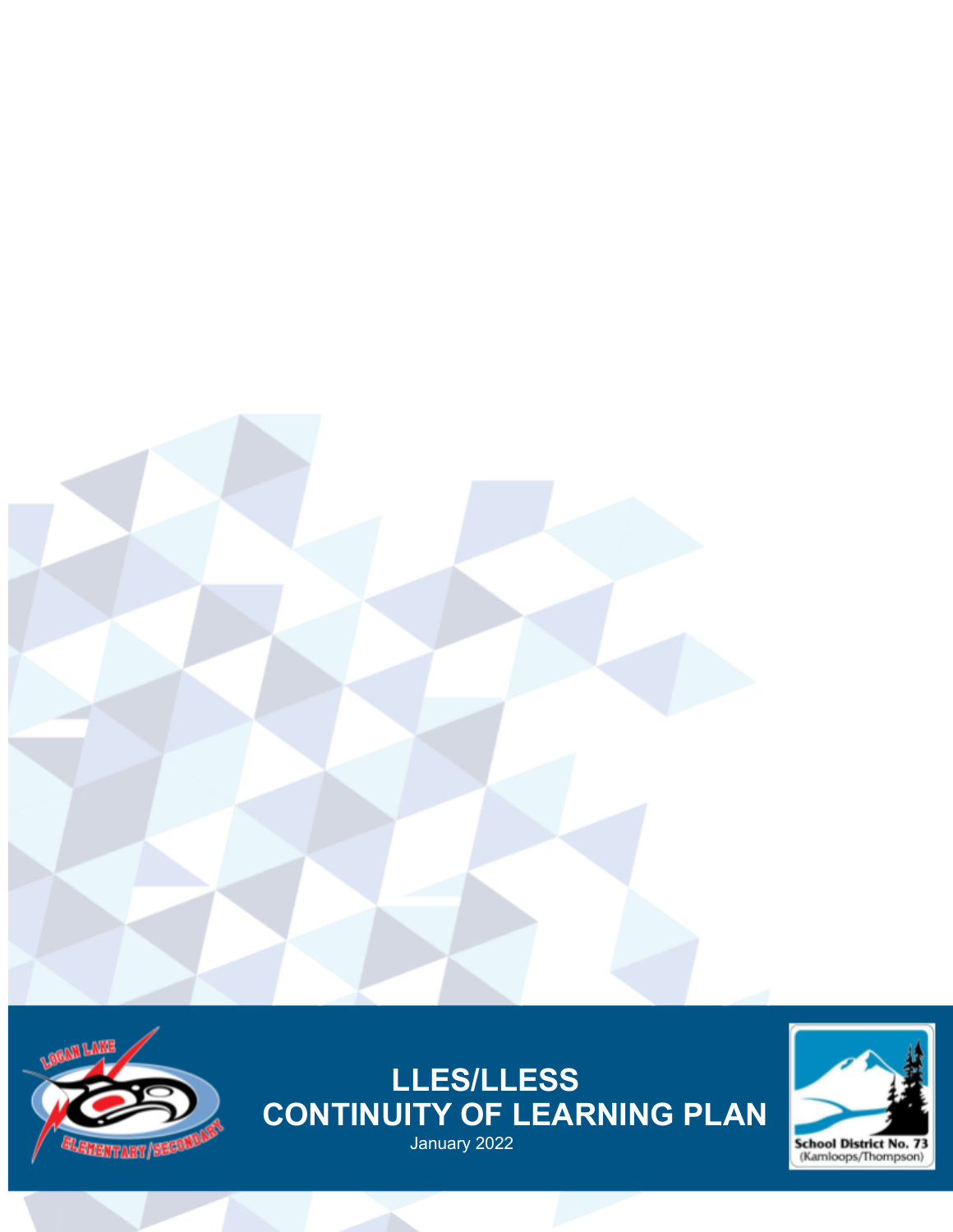### **LLES/LLESS CONTINUITY OF LEARNING PLAN**

#### **Purpose**

Continuity of Learning is important to every student's wellbeing (socially, emotionally, academically, and physically). This plan is designed to ensure continuity of learning meets the needs of all students during this pandemic. Throughout the pandemic, we have also relied upon K-12 [Education](https://www2.gov.bc.ca/assets/gov/education/administration/kindergarten-to-grade-12/safe-caring-orderly/k-12-education-recovery-plan.pdf) Recovery Plan [2021-2022](https://www2.gov.bc.ca/assets/gov/education/administration/kindergarten-to-grade-12/safe-caring-orderly/k-12-education-recovery-plan.pdf) which reinforces the importance of :

- fully re-engaging students through high quality in-class instruction and innovative approaches to learning;
- aligning health and safety procedures with public health guidance to support student and LLES/LLESS staff wellness, with a focus on mental health.
- focusing supports to address unique student and LLES/LLESS staff needs, recognizing the pandemic has impacted individuals and communities differently.
- consulting and working with First Nations, Métis and Inuit peoples to address the unique educational and learning needs of their communities.
- engaging and collaborating with parents/caregivers, LLES/LLESS staff, unions, and community partners to develop local solutions.

As we collaborate and make decisions related to continuity of planning, the following guiding principles apply:

- Ensure a healthy and safe environment for all students, families and employees.
- Provide the services to support children of our essential workers.
- Support vulnerable learners who may need special assistance.
- Provide continuity of learning opportunities for all students.

#### **Scenarios of Learning**

As we live the ever-changing nature of this pandemic, we have planned for continuity of learning by considering most to least likely scenarios anticipated in the short and long term:

- Scenario One: Face-to-Face Programming with Enhanced Safety Measures
- Scenario Two: Hybrid Learning (Face-to-face and online materials and programming)
- Scenario Three: Partial or Full Functional Closure of School
- Scenario Four: Online Learning

#### **Scenario One: Face-to-Face Programming with Enhanced Safety Measures**

Students are expected to return to school on January 10, 2022 as per the Provincial Health Order. The following guidelines will apply to ensure continuity of learning:

- Staff and students of LLES and LLESS will follow all health and safety quidelines in the [District](https://www.sd73.bc.ca/en/community-parents-and-students/resources/CDPP/SD73-CDPP-Safe-and-Healthy-Facilities.pdf) [Communicable](https://www.sd73.bc.ca/en/community-parents-and-students/resources/CDPP/SD73-CDPP-Safe-and-Healthy-Facilities.pdf) Disease Prevention Plan and school communicable disease prevention plans, which are posted on each school website.
- LLES/LLESS staff will engage students in regular programming and instruction that is respectful of the health and safety guidelines of the Provincial Health Officer, regional health officers, and Ministries of Health and Education.
- Consult with the Aboriginal Education Council to review continuity of learning plan and ensure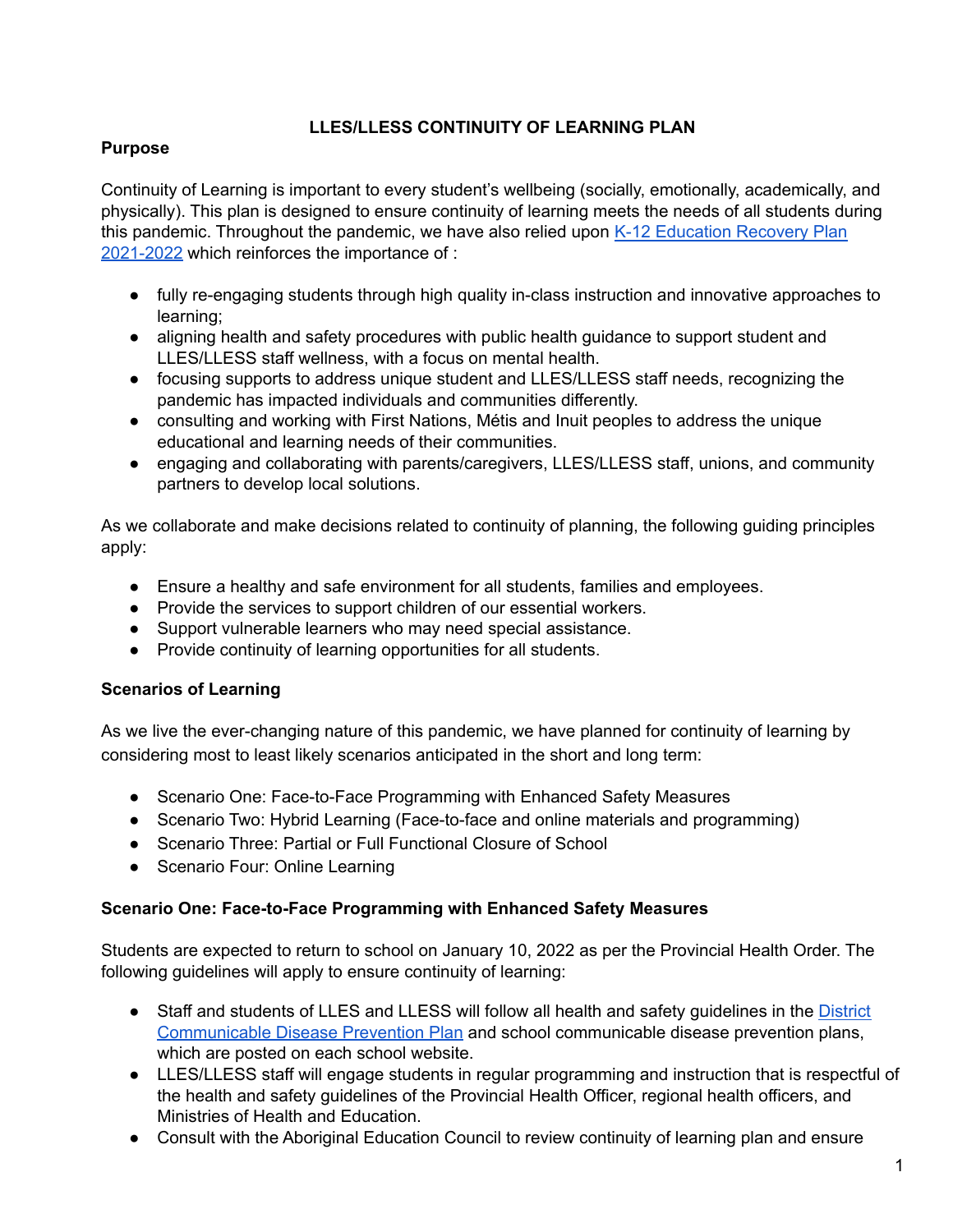appropriate supports are in place for Aboriginal learners based on our Local Education Agreements.

• If there is a need to shift away from face-to-face programming with enhanced safety measures, District staff will assess, with school principals, whether to move to scenarios 2-4.

#### **Scenario Two: Hybrid Learning (Face-to-face and online materials and programming)**

In the event that there is unusual absenteeism in one or more classes, the following guidelines will apply to ensure continuity of learning:

- LLES/LLES staff will share materials (e.g., Google Classrooms, Zoom or Discovery Education) to support students during multiple day absences.
- LLES/LLESS staff will connect with students/families to share the plan to support students who are away.
- LLES/LLESS staff will monitor student progress by reaching out to families to check to see how the students are progressing.
- LLES/LLESS staff will create opportunities/activities to connect students to their classroom in real time (e.g., Zoom, phone calls).
- Principals will work with LLES/LLESS staff to ensure there are no scheduling conflicts so that students can access teachers.
- Principals will work with LLES/LLESS staff to assess technology needs of students, and LLES/LLESS staff will communicate with parents about how to support these needs.
- Principals will work with LLES/LLESS staff to support learners with exceptional needs (disabilities, diverse abilities, social, academic, emotional needs):
	- communicate with parents and the teachers attached to immuno-compromised students to develop a short-term plan
	- consider home-hospital program support for longer term situations (up to 6 weeks)
	- consider how best to schedule Certified Educational Assistants and our Aboriginal Education Worker to support students
	- consider how best to schedule additional district staff and community agencies to provide service.
- LLES/LLESS staff will plan for meal programs and services:
	- Schools will Identify students on meal programs and the Starfish backpack program.
- LLES/LLESS staff will monitor how students are connecting and learning and provide necessary support.
- LLES/LLESS staff will communicate with Local First Nations and Métis Nation partners and ensure program continuity for Aboriginal students.
- Consult with the Aboriginal Education Council to review continuity of learning plan and ensure appropriate supports are in place for Aboriginal learners based on our Local Education Agreements.

#### **Scenario Three: Partial or Full Functional Closure of School**

In the event that there is not enough staff to supervise and instruct students in one or more classes, or a whole school, the following guidelines will apply to ensure continuity of learning: